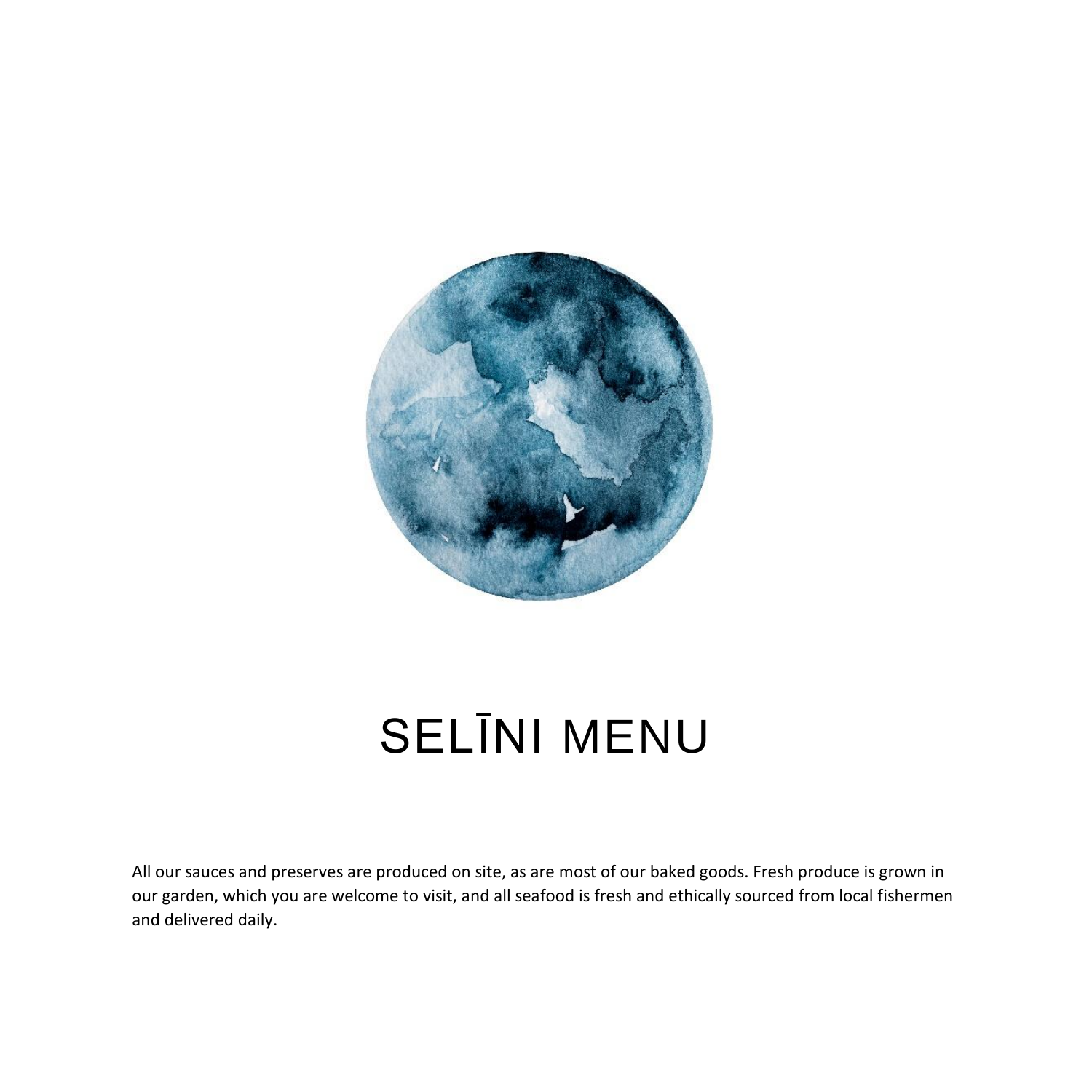## STARTERS

| <b>SOUP OF THE DAY</b><br>Fresh from the garden.                                                                                                                            | 12 |
|-----------------------------------------------------------------------------------------------------------------------------------------------------------------------------|----|
| <b>GRILLED OCTOPUS</b><br>Dressed with house olive oil and lemon served with fava. GF                                                                                       | 16 |
| <b>Grilled Vegetables</b><br>Organic, seasonal vegetables from our garden dressed with house olive oil, oregano and marjoram. GF, VG                                        | 12 |
| <b>REVITHOKEFTEDES</b><br>Greek chickpea fritters with chili flakes, dill and lemon yoghurt sauce. GF, V                                                                    | 10 |
| <b>GRAVIERA SAGANAKI</b><br>A healthy twist on the traditional dish, Greek Graviera cheese covered with carob flour, coated with oats and served with a<br>red onion jam. V | 12 |
| <b>RIGANADA</b><br>Grilled sourdough bread served with fresh organic tomato, crumbled local feta, sprinkled with oregano and thyme. V                                       | 12 |
| <b>CHILLI PRAWNS</b><br>Grilled prawns served with a chili butter sauce, lemon and fresh parsley. GF                                                                        | 16 |
| <b>BEEF CARPACCIO</b><br>Dressed with lemon served with a fennel, rocket and parmesan garnish. GF                                                                           | 18 |
| <b>CALAMARAKI</b><br>Fried calamari with a sesame seed soy dip.                                                                                                             | 12 |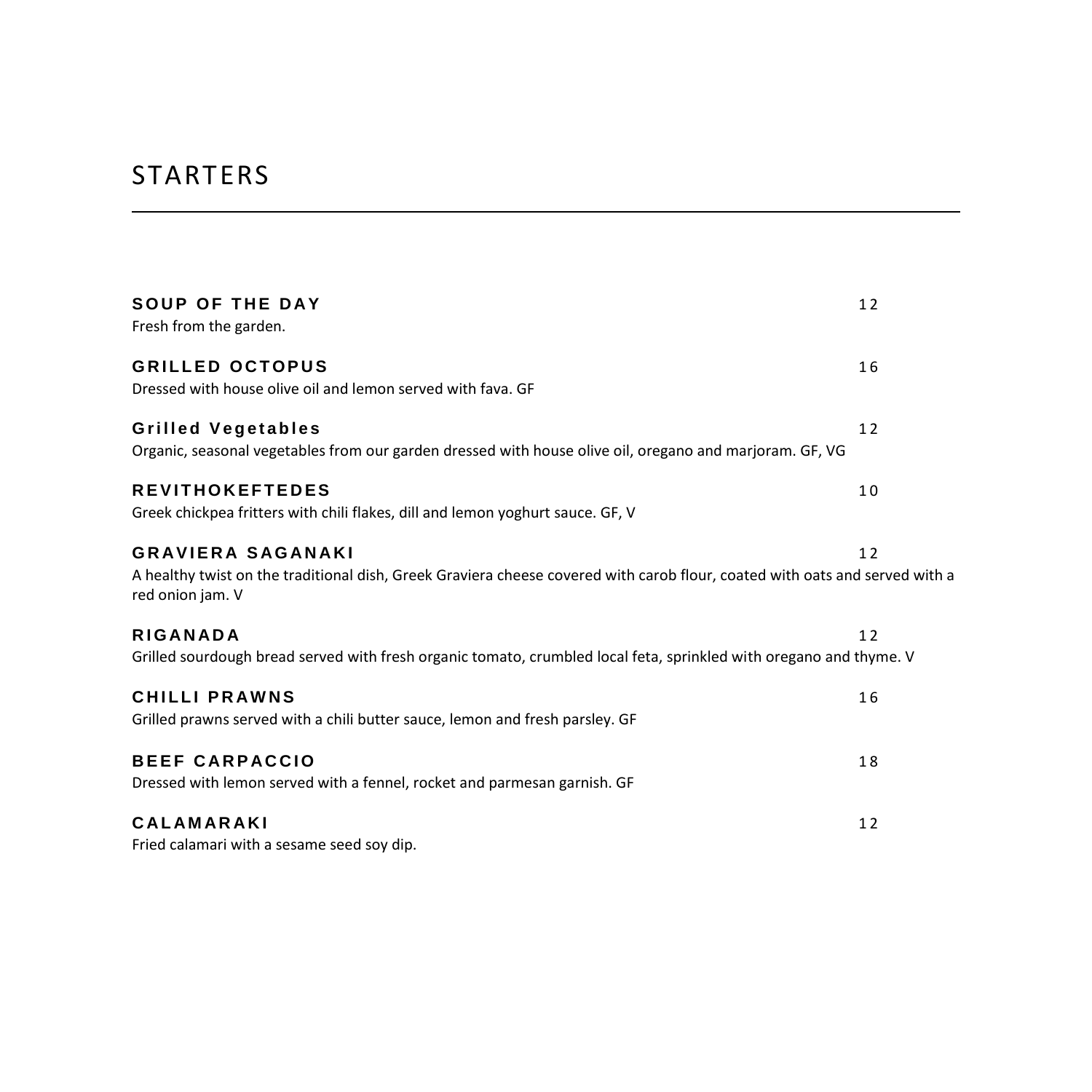### SALADS

| CAPRI SALAD<br>A variety of heirloom tomatoes, fresh pesto sauce, black sesame seeds and buffalo mozzarella. GF, V                                               | 14 |
|------------------------------------------------------------------------------------------------------------------------------------------------------------------|----|
| <b>VILLAGE SALAD</b><br>Tomato, cucumber, green pepper, red onion, olives, and crumbled feta dressed with olive oil, oregano and marjoram. GF, V                 | 12 |
| <b>GREEN SALAD</b><br>Mixed vegetables fresh from the garden topped with quinoa and olives. VG                                                                   | 12 |
| CHICKEN QUINOA SALAD<br>Chicken fillet served with rocket, quinoa, beetroot and beans sprouts. Topped with parmesan shavings, capers, sweetcorn<br>and basil. GF | 18 |
| <b>WILD GREENS</b><br>Served with cherry tomatoes, fennel and sliced radish. Dressed with olive oil and lemon. VG, GF                                            | 8  |

#### FISH

Please ask your waiter for more details. Price upon request.

#### **CATCH OF THE DAY**

#### **TUNA STEAK** 28

Tuna fillet with homemade teriyaki sauce served with skordalia and fresh wild greens. GF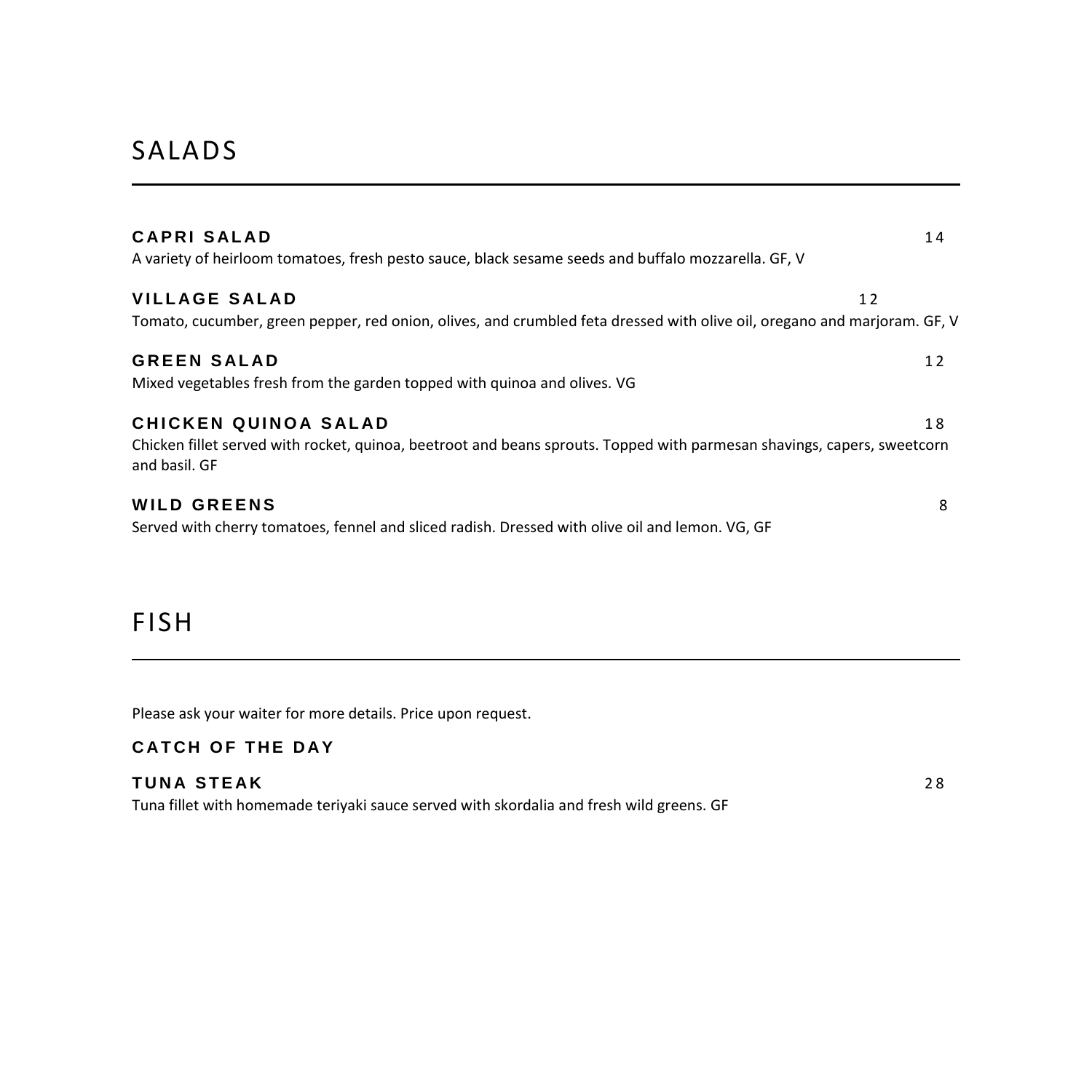### MAIN DISHES

| LENTIL LOUKOUMADES<br>Beluga bites with curry herbs served with smoky melizanosalata cream, tomato chutney and olive paste. VG                   | 16        |
|--------------------------------------------------------------------------------------------------------------------------------------------------|-----------|
| <b>CALAMARI</b>                                                                                                                                  | 18        |
| Fried calamari and char-grilled vegetables served with squid ink-garlic sauce on the side.                                                       |           |
| <b>GREEK LOBSTER</b>                                                                                                                             |           |
| $\frac{1}{2}$ kilo<br>1 kilo                                                                                                                     | 65<br>120 |
| Cooked with garlic butter and parsley. Served with a choice of seasonal salad, grilled vegetables and homemade chips. GF                         |           |
| <b>GRILLED PRAWNS</b>                                                                                                                            | 22        |
| Served on a bed of mashed sweet potato alongside a fresh salad. GF                                                                               |           |
| <b>GARDEN BURGER</b>                                                                                                                             | 16        |
| Vegetable patty with roasted sweet potatoes flavored with garlic and thyme. Served with stacked grilled vegetables and<br>bulgur wheat salad. VG |           |
| <b>BEEF SKEWER</b>                                                                                                                               | 24        |
| Grilled beef skewer served with a mixed salad, F Zeen guacamole dip and sweet potato rocks. GF                                                   |           |
| AGED SIRLOIN STEAK TAGLIATA                                                                                                                      |           |
| Price per kilo                                                                                                                                   | 60        |
| Served with Perigeaux Truffle sauce.                                                                                                             |           |
| <b>LAMB KOTSI</b>                                                                                                                                | 30        |
| Slow cooked lamb shank with pan reduction on a bed of polenta and garden vegetables. GF                                                          |           |
| <b>GREEK LEMON CHICKEN</b>                                                                                                                       | 25        |
| Traditional Greek dish served with grilled vegetables and a choice of wild rice or homemade chips. GF                                            |           |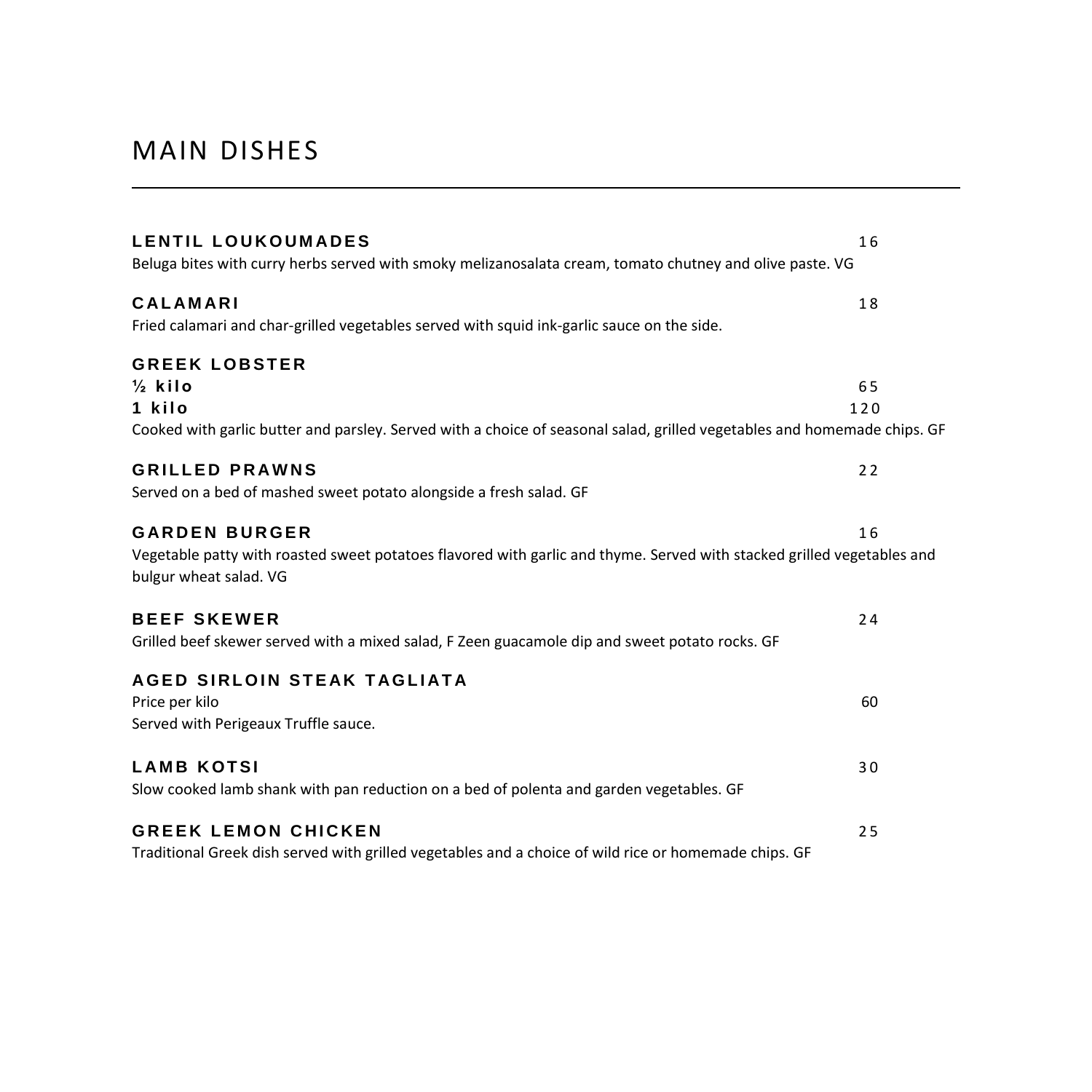## PASTA & RISOTTO

| GREEK LOBSTER LINGUINE<br>For one, approx. 500-600gr, cherry tomatoes, chili and basil.                                                                                                                  | 65  |
|----------------------------------------------------------------------------------------------------------------------------------------------------------------------------------------------------------|-----|
| GREEK LOBSTER LINGUINE FOR TWO<br>For two, cherry tomatoes, chili and basil.                                                                                                                             | 120 |
| BEEF PASTA<br>Homemade tagliolini pasta with beef fillet and beef tartar marinated in a fresh chilli and soya sauce, lime, onions, and<br>chives. Topped with mozzarella burrata and an aubergine cream. | 18  |
| <b>SALMON FARFALLE</b><br>Smoked salmon with peas, fresh vegetables, lemon and herb mascarpone sauce.                                                                                                    | 16  |
| <b>SEAFOOD RISOTTO</b><br>Made with king prawns, mussels, calamari, octopus and saffron. GF                                                                                                              | 26  |
| MUSHROOM RISOTTO<br>Three varieties of mushrooms, leek, spring onion and seasonal vegetables. Served with beetroot leaves and green peppers.<br>Can be made Vegan on request. GF, V                      | 18  |

## SIDES

| <b>APPLE TZATZIKI</b><br>Greek yoghurt with garlic, green apples and fresh mint. Served with our homemade flatbread. V                   | 8 |
|------------------------------------------------------------------------------------------------------------------------------------------|---|
| <b>SKORDALIA</b><br>Garlic mashed potatoes flavored with saffron and basil oil. VG                                                       |   |
| <b>BEETROOT TZATZIKI</b><br>Fresh organic beetroot mixed with Greek yoghurt, garlic and olive oil. Served with our homemade flatbread. V | 8 |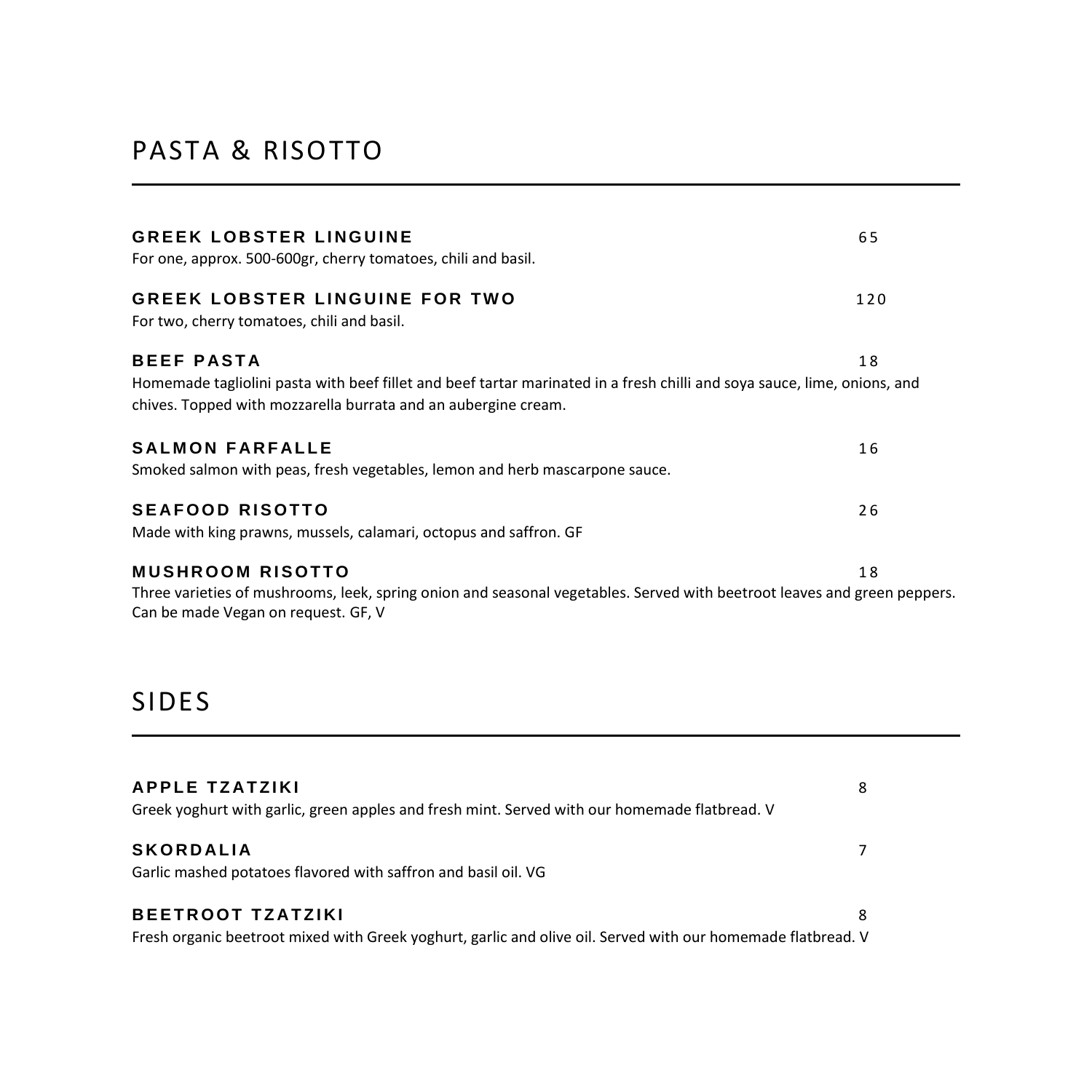| <b>BLACK GARLIC TZATZIKI</b>                                                                                          | 8 |
|-----------------------------------------------------------------------------------------------------------------------|---|
| Black aged smoky garlic, olive oil and Greek yoghurt. Served with our homemade flatbread. V                           |   |
| <b>TARAMASALATA</b>                                                                                                   | 8 |
| Made from fish roe, lemon, olive oil, onion and bread. Served with our homemade flatbread.                            |   |
| <b>FAVA</b>                                                                                                           | 8 |
| Made from split peas, olive oil and lemon. Served with our homemade flatbread. VG                                     |   |
| <b>MELIZANOSALATA</b>                                                                                                 | 8 |
| Smoked aubergine with florina pepper, garlic and aged balsamic vinegar. Served with our homemade flatbread. VG        |   |
| <b>TIROKAFTERI</b>                                                                                                    | 8 |
| Local Anthotiro and feta cheese mixes with spices, Greek yoghurt and olive oil. Served with our homemade flatbread. V |   |
| <b>F ZEEN GUACAMOLE</b>                                                                                               | 8 |
| Avocado, Greek yoghurt, coriander and lime. Served with our homemade flatbread. V                                     |   |
| <b>POTATO ROCKS</b>                                                                                                   | 7 |
| Marinated potatoes with infused turmeric and paprika oil. GF, VG                                                      |   |
| <b>SWEET POTATO ROCKS</b>                                                                                             | 7 |
| Marinated and baked in the oven, infused with chili flakes and coriander oil. GF, VG                                  |   |
| <b>HOMEMADE CHIPS</b>                                                                                                 | 7 |
| With the skin sprinkled with oregano. GF, VG                                                                          |   |
|                                                                                                                       |   |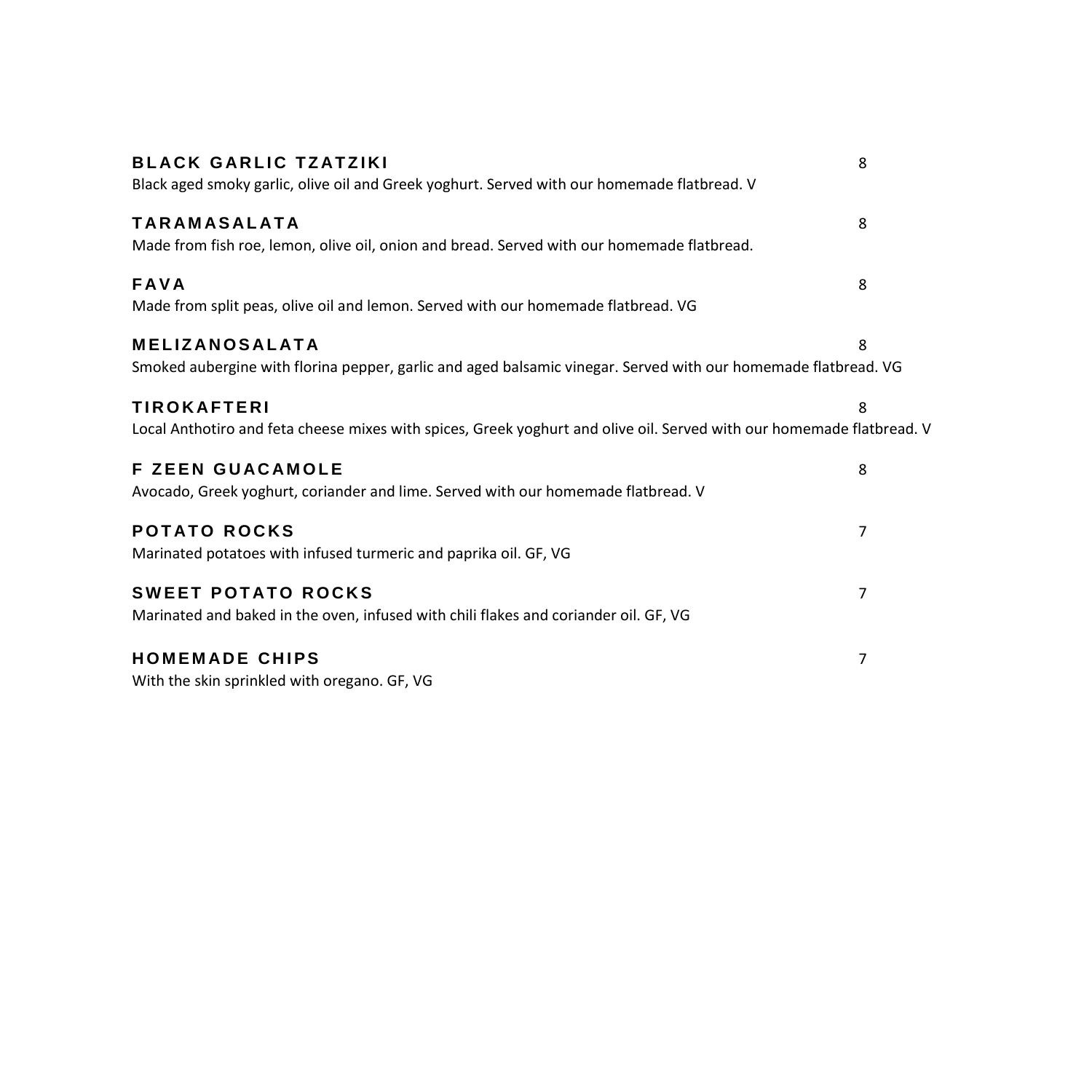### DESSERT

| <b>CHEESE BOARD</b><br>A Greek cheese selection including Manouri, Anthotiro-Mezithra, Yellow Cheese with Hemp and a smoked Metsovone<br>cheese. Served with homemade thyme crackers and truffle honey. V | 14 |
|-----------------------------------------------------------------------------------------------------------------------------------------------------------------------------------------------------------|----|
| <b>BITTER CHOCOLATE CHOICE</b><br>A dense dessert made from 75% Valrhona bitter chocolate. Topped with crushed nuts. GF, V                                                                                | 10 |
| DARK CHOCOLATE TRUFFLES<br>Made with coconut milk and the finest dark chocolate. GF, VG                                                                                                                   | 10 |
| <b>AFFOGATO</b><br>Organic Vanilla bean ice cream with espresso and amaretto. GF, V                                                                                                                       | 12 |
| <b>CHURROS</b><br>Served with bitter chocolate ganache, almonds and mango sorbet. V                                                                                                                       | 12 |
| <b>BAKED CHEESECAKE</b><br>Topped with our homemade marmalade. V                                                                                                                                          | 10 |
| <b>VANILLA PANNA COTTA</b><br>Served with a lime-blueberry coulis. V                                                                                                                                      | 10 |
| <b>BAKLAVA</b><br>Served with organic vanilla ice cream. V                                                                                                                                                | 12 |
| <b>LEMON POSSET</b><br>With mixed dried fruit and shortbread. V                                                                                                                                           | 12 |
| <b>TIRAMISU</b><br>Coffee and almond sponge with mascarpone cheese. V                                                                                                                                     | 12 |